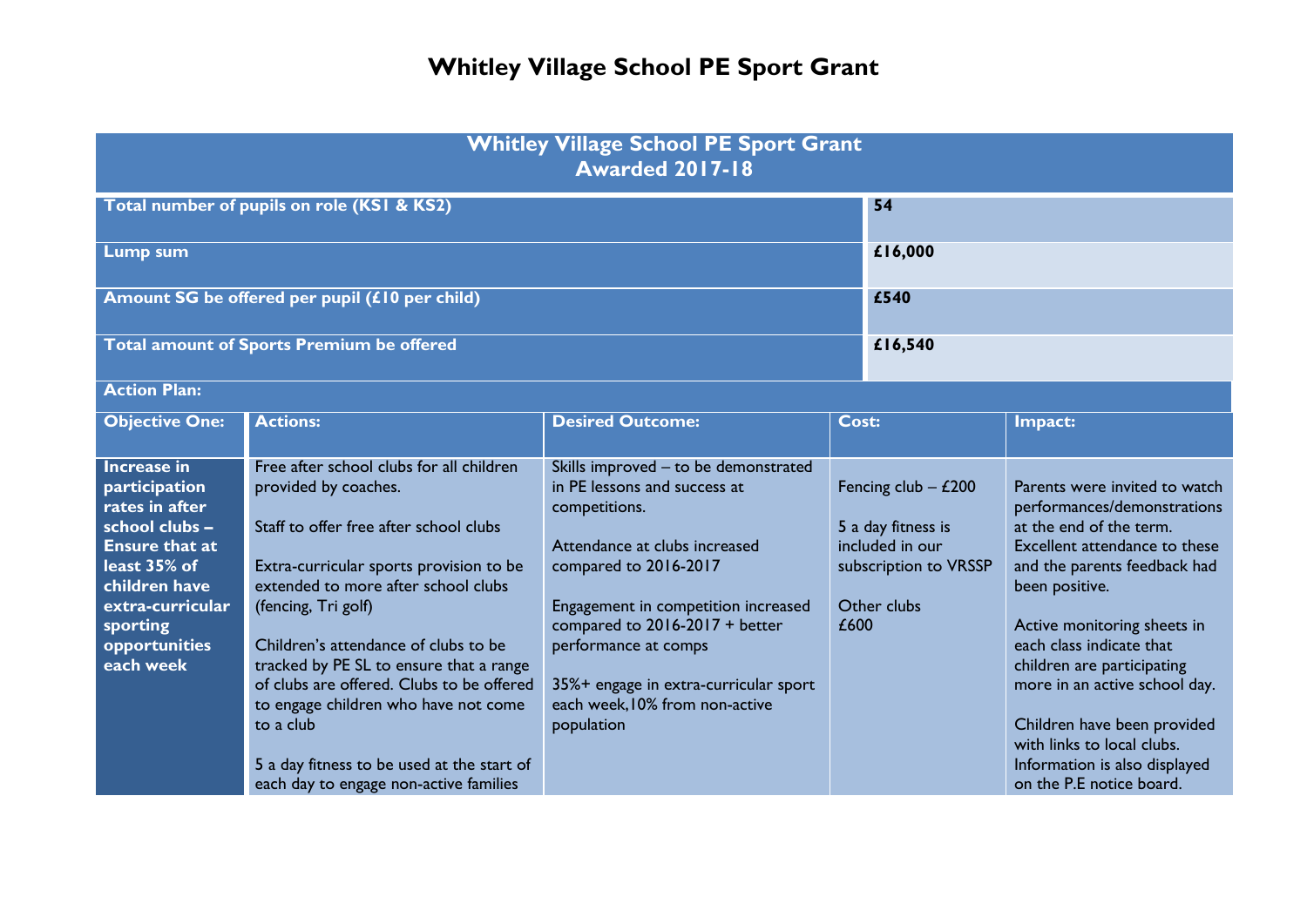|                                                                                                                                                                        | and individuals.                                                                                                                                                                                                        |                                                                                                                                                                                                                                                                                                                                                                                                    |                                                                                                                                                                                                                                                                                    | Sporting events outside of<br>school, are publicised on<br>newsletters and the school<br>website.<br><b>Spring Term</b><br>Attendance of clubs $-$ % of<br>children attending each club<br>Football: 39%<br>Fencing: 37%<br>Scottish county dancing: 30%                                                                                                                                                                                                               |
|------------------------------------------------------------------------------------------------------------------------------------------------------------------------|-------------------------------------------------------------------------------------------------------------------------------------------------------------------------------------------------------------------------|----------------------------------------------------------------------------------------------------------------------------------------------------------------------------------------------------------------------------------------------------------------------------------------------------------------------------------------------------------------------------------------------------|------------------------------------------------------------------------------------------------------------------------------------------------------------------------------------------------------------------------------------------------------------------------------------|------------------------------------------------------------------------------------------------------------------------------------------------------------------------------------------------------------------------------------------------------------------------------------------------------------------------------------------------------------------------------------------------------------------------------------------------------------------------|
| <b>Increase</b><br>participation<br>and success in<br>competitive<br>school sports -<br>participate in at<br>least 4 level 2<br>competitions<br>(inc $2$ B/C<br>teams) | Full engagement with the Vale Royal<br>Schools Sports Partnership<br>Teacher/Teaching Assistants released to<br>attend competitions or prepare for<br>them<br>Transportation to events (eg mini bus /<br>car) as needed | Every child in KS2 enters an intra<br>and/or inter competition<br>School enters 8+ inter competitions<br>School offers 4+ intra competitions<br>Take a B team to 2+ events<br>Mini bus hired to transport children<br>when larger teams are needed.<br>School Sports Week to be attended<br>by children from across the school.<br>Many of these events are also aimed at<br>less active children. | £150 mini bus hire if<br>larger teams attend.<br>The costs of<br>competitions are<br>included in the VRSSP<br>membership.<br>Supply is covered by<br><b>HLTAs.</b> Transport is<br>provided by staff.<br>If extra competitions<br>are entered 2 days<br>supply may be<br>required. | Competitions entered so far:<br>Diamond Cricket,<br>$\bullet$<br>Years 3/4<br>Small school football<br>festival, Year 5/6<br><b>Quicksticks Hockey</b><br>festival, years 5/6<br>Dodgeball, Years 5/6,<br>A and B team<br>Kwik Cricket, Year<br>5/6<br>Tennis, Year 3/4, two<br>teams<br>Orienteering, Year<br>5/6, three teams<br>These events have been<br>publicised to the wider<br>community through local<br>village newsletters, school<br>website and Twitter. |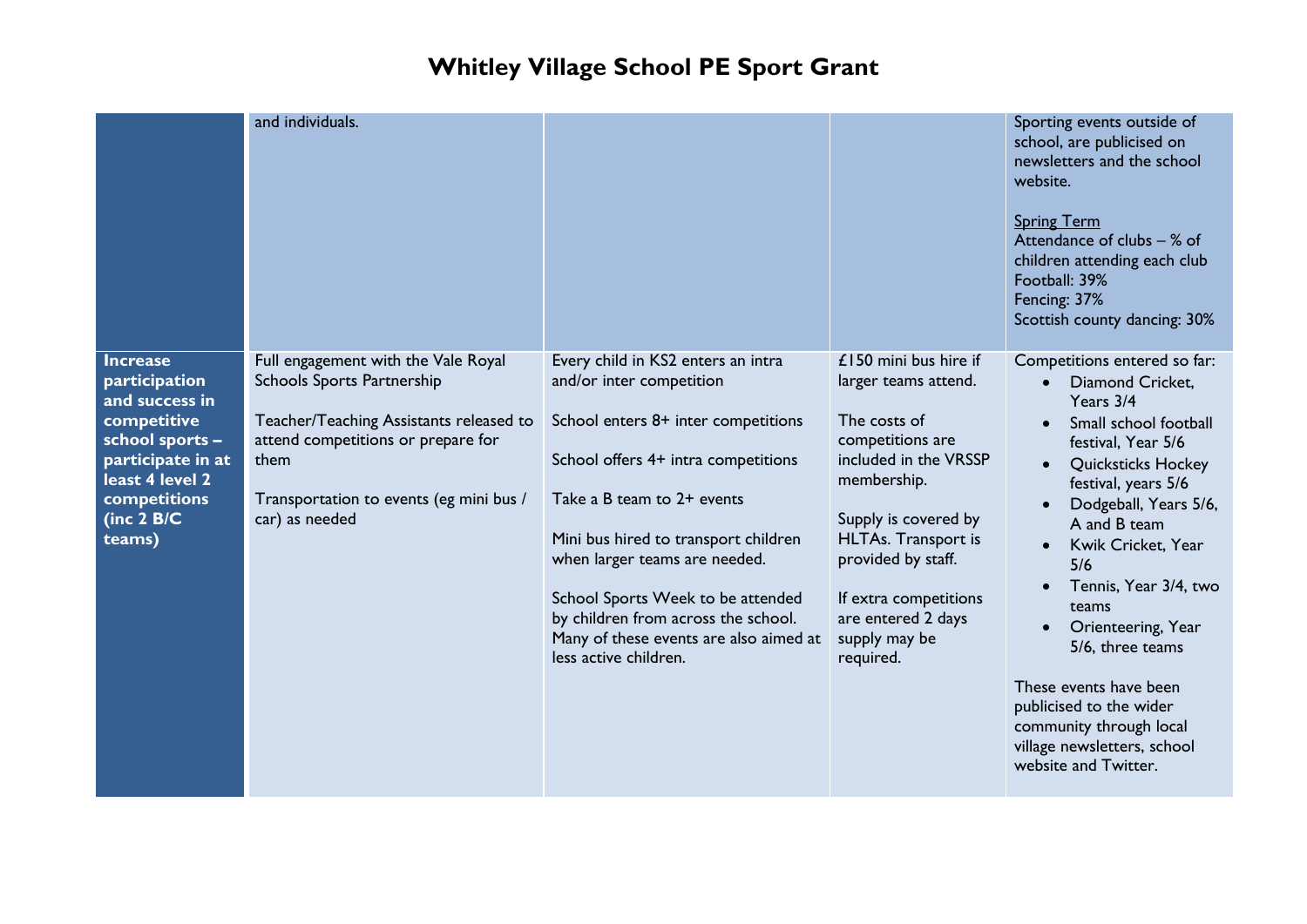|                                                                         |                                                                                                                                                                                                                                                                                                                                                                                       |                                                                                                                                                                                                                                                                                                 |                                                                                          | Fully trained coaches have<br>supported school in preparing<br>for competitions. (Level 2)                                                                                                                                                                                                                                                                                                                                                                                                                                                                                                                                                                                                    |
|-------------------------------------------------------------------------|---------------------------------------------------------------------------------------------------------------------------------------------------------------------------------------------------------------------------------------------------------------------------------------------------------------------------------------------------------------------------------------|-------------------------------------------------------------------------------------------------------------------------------------------------------------------------------------------------------------------------------------------------------------------------------------------------|------------------------------------------------------------------------------------------|-----------------------------------------------------------------------------------------------------------------------------------------------------------------------------------------------------------------------------------------------------------------------------------------------------------------------------------------------------------------------------------------------------------------------------------------------------------------------------------------------------------------------------------------------------------------------------------------------------------------------------------------------------------------------------------------------|
| <b>Strengthen</b><br>subject<br>knowledge,<br>pedagogy, and<br>teaching | Specialist coaching in to co-deliver<br>lessons with each class teacher over a<br>half term<br>PE Teaching Resources (PE Hub)<br>New SL Training - ongoing through<br>VRSSP and working with P.E consultant<br><b>Tom Cairns</b><br>New equipment ordered to improve<br>quality and range of PE lessons across<br>the school (including specialist PE<br>equipment for EYFS and SEND) | All PE teaching across the school is<br>consistently at least good<br>Teachers begin to lead more sessions<br>throughout the year, building to full<br>sessions<br>Progression in technical, tactical and<br>dance skills can be seen for all children<br>in sports and dance lessons over time | <b>Subscription to VRSSP</b><br>- £3000 including<br>membership to Youth<br>Sport Trust. | Feedback from children,<br>teachers and coaches is<br>extremely positive from the<br>first term.<br>Staff feedback has been<br>extremely positive - staff now<br>more ready to deliver PE<br>independently<br>Staff's reaction to PE hub has<br>been positive - all staff<br>have/are using the resource<br>to deliver high quality PE<br>SL to carry out lesson<br>observations to see the<br>impact of co-delivery and staff<br>meetings.<br>Staff feel confident that they<br>can provide for all children in<br>their class and can accurately<br>assess within lessons<br>Outcomes are now clearer<br>for children - dance<br>performances to parents to<br>showcase their routines ect. |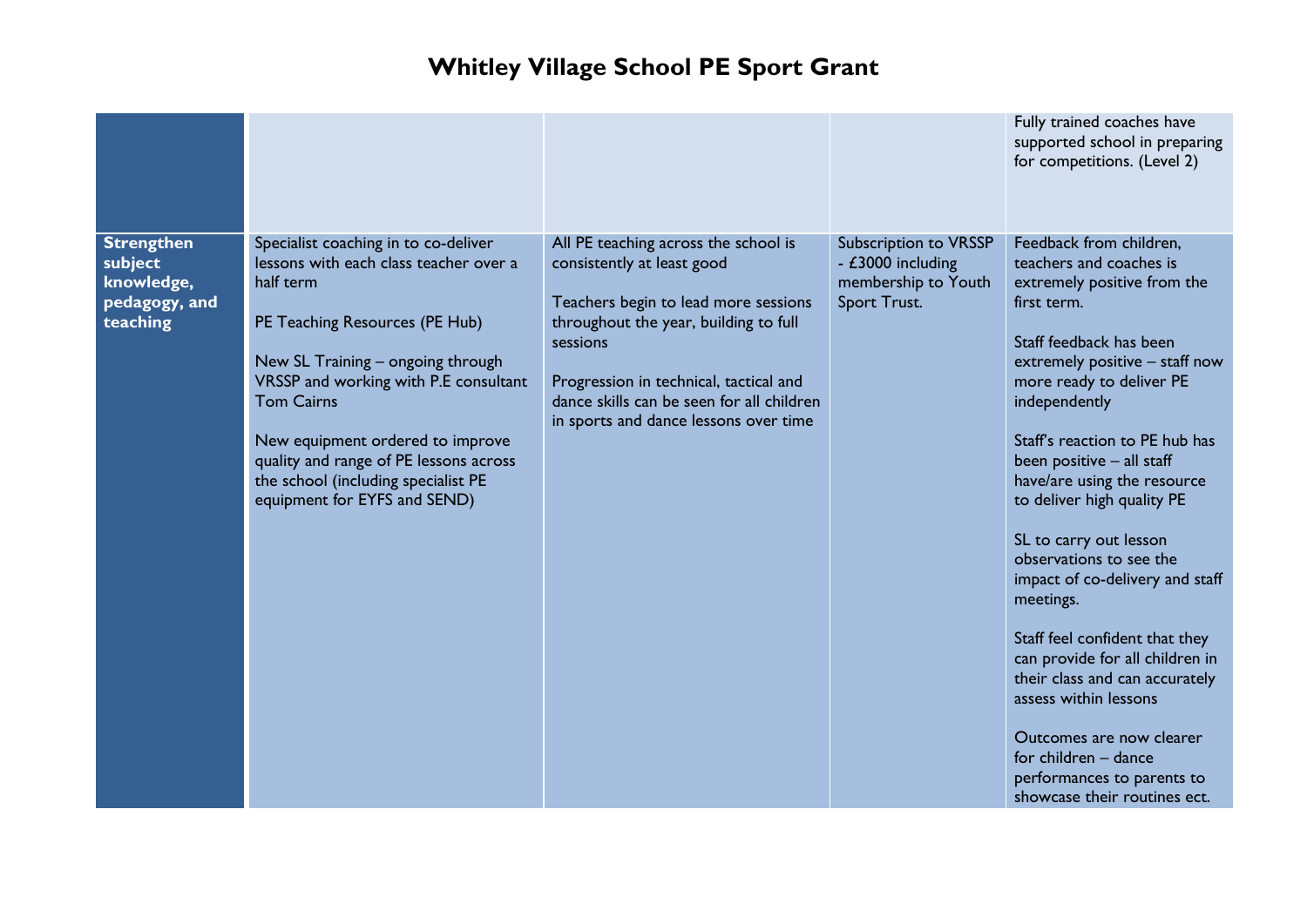| <b>Improve the</b><br>quality and<br>range of<br>resources<br>available                     | Audit and review the current situation<br>with resources.<br>Organisation of resources.<br>Consult with staff and P.E consultant<br>(Tom Cairns) as to what our key focus<br>should be when ordering new<br>resources.<br>Ensure all children's needs are being<br>met and opportunities for<br>differentiation through equipment are<br>available. | Children will participate in a broader<br>range of sports over the year.<br>Increased confidence to participate in<br>competitions.<br>Less active children to find a sport<br>which appeals to them.<br>Succeed when participating in<br>competitions, both inter and intra. | £2000<br>Supply rate day rate<br>for TC as an advisor<br>(approx. 5 sessions<br>over the year) £650 | New football goals purchased.<br>After school football club<br>have also made excellent use<br>of full sized football goals.<br>Lots of the children are active<br>for prolonged periods of time<br>after school.<br>Children have completed a<br>unit of work on handball using<br>the new equipment. Children<br>have enjoyed learning a new<br>sport alongside developing<br>key skill which can be |
|---------------------------------------------------------------------------------------------|-----------------------------------------------------------------------------------------------------------------------------------------------------------------------------------------------------------------------------------------------------------------------------------------------------------------------------------------------------|-------------------------------------------------------------------------------------------------------------------------------------------------------------------------------------------------------------------------------------------------------------------------------|-----------------------------------------------------------------------------------------------------|--------------------------------------------------------------------------------------------------------------------------------------------------------------------------------------------------------------------------------------------------------------------------------------------------------------------------------------------------------------------------------------------------------|
|                                                                                             | Consider the schools long term P.E plan<br>and order accordingly.                                                                                                                                                                                                                                                                                   |                                                                                                                                                                                                                                                                               |                                                                                                     | Equipment is monitored and<br>replaced regularly to ensure<br>the children have access to<br>safe and effective equipment.<br>Staff questionnaires have<br>identified other equipment<br>they would like to be<br>purchased.<br>Tri-Golf set purchased to add<br>another sport to the<br>curriculum and allow children<br>to enter the tri-golf<br>competition.                                        |
| <b>Develop young</b><br>leaders 'Sports<br>Crew' by<br>engaging at least<br>10% of children | Yr 6 young leaders to be trained by<br>Tom Cairns.<br>Yr 6 to engage class members to<br>support them in the running of sports                                                                                                                                                                                                                      | Develop the competence, confidence<br>and skills of young leaders.<br>Provide opportunity for additional<br>extra-curricular activities.                                                                                                                                      | Supply rate day rate<br>for TC as an advisor                                                        | Sports Crew are in place and<br>ensure that PE equipment is<br>ready each break/lunch time -<br>breaks and lunch times are<br>seen as very active by the                                                                                                                                                                                                                                               |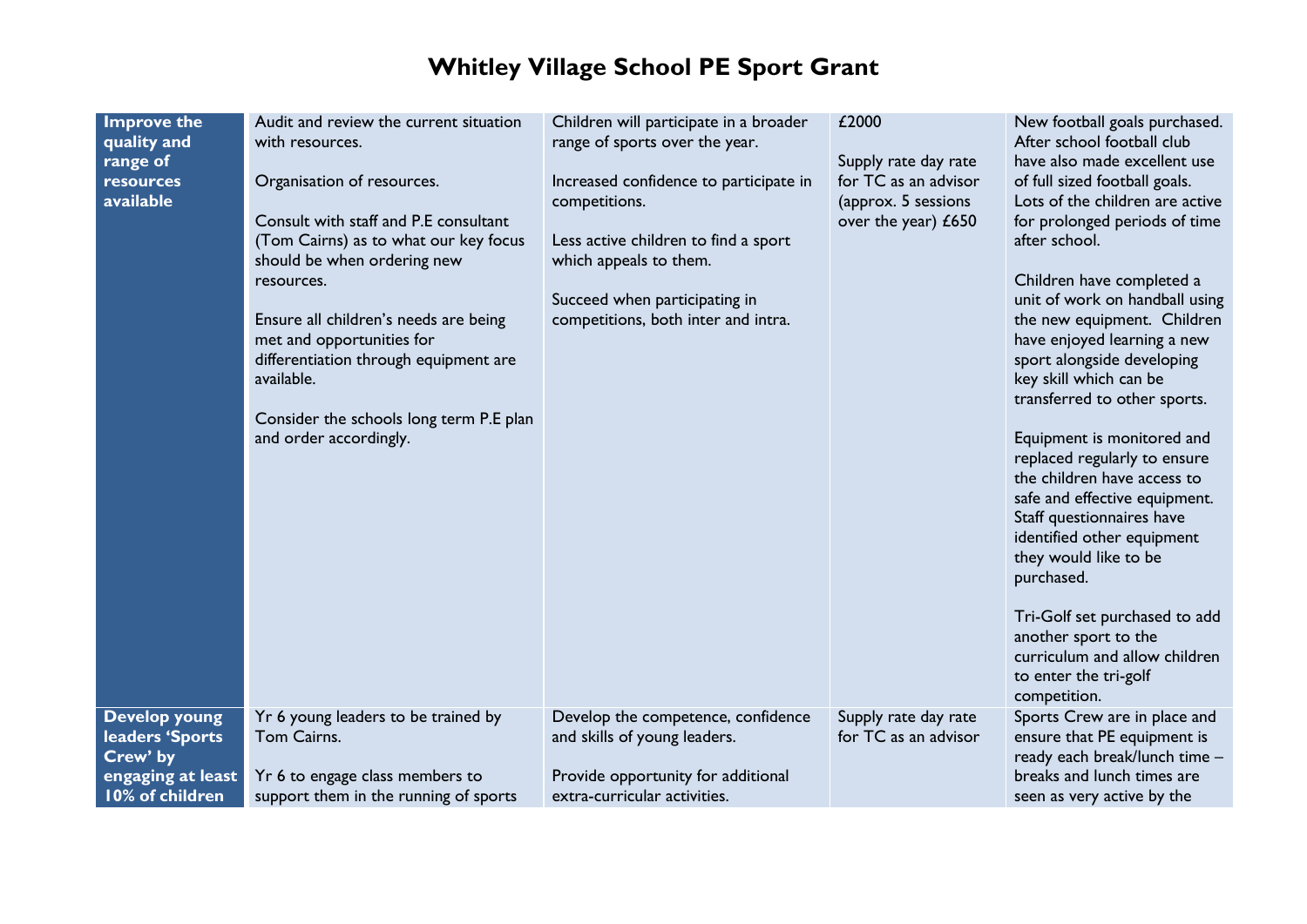| in leading,        | activities.                                                                     |                                                                              |                                             | children.                                          |
|--------------------|---------------------------------------------------------------------------------|------------------------------------------------------------------------------|---------------------------------------------|----------------------------------------------------|
| managing and       |                                                                                 | Y6 Sports Sports Crew to complete                                            |                                             |                                                    |
| officiating school |                                                                                 | training with Tom Carins.                                                    |                                             | Sports Crew have shared                            |
| games              |                                                                                 |                                                                              |                                             | their roles in a whole school                      |
|                    |                                                                                 | Y5 Children to be chosen to begin                                            |                                             | assembly, outlining role and                       |
|                    |                                                                                 | work this year and continue into next.                                       |                                             | responsibilities.                                  |
|                    |                                                                                 |                                                                              |                                             | Listened to pupil voice and                        |
|                    |                                                                                 |                                                                              |                                             | collected data, with specific                      |
|                    |                                                                                 |                                                                              |                                             | focus on the less active                           |
|                    |                                                                                 |                                                                              |                                             | children.                                          |
|                    |                                                                                 |                                                                              |                                             |                                                    |
|                    |                                                                                 |                                                                              |                                             | Children understand their                          |
|                    |                                                                                 |                                                                              |                                             | importance as role models to                       |
|                    |                                                                                 |                                                                              |                                             | the other children. These<br>children are aware of |
|                    |                                                                                 |                                                                              |                                             | engagement of our less active                      |
|                    |                                                                                 |                                                                              |                                             | children within the school.                        |
| <b>Increase</b>    | Staff and children to understand the                                            | Staff meeting to emphasise the                                               | £1250 to cover the                          | Active monitoring sheets                           |
| children's         | importance of a healthy lifestyle and                                           | importance of healthy lifestyle and this                                     | cost of the free                            | show that the Golden Mile is                       |
| knowledge          | what this looks like both in and out of                                         | will then filter down to children and                                        | sessions.                                   | being completed regularly as                       |
| about leading a    | school.                                                                         | daily life and out of school.                                                |                                             | well as active lessons.                            |
| healthy life       |                                                                                 | Staff to use the recommended active                                          | 5 a day fitness is<br>included in our VRSSP | Children's feedback indicated                      |
|                    | Promotion of Summer Holiday Club and<br>the opportunity to get free days in the | online activities.                                                           | subscription                                | that they are enjoying the                         |
|                    | final week.                                                                     |                                                                              |                                             | break from afternoon lessons                       |
|                    |                                                                                 | Summer holiday club to promote                                               | Other online active                         | in particularly. Pupil feedback                    |
|                    | Improve outdoor areas to encourage all                                          | healthy lifestyles. If children sign up to                                   | lessons are free of                         | indicated that they                                |
|                    | children to engage in active playtimes.                                         | the Summer Holiday Club for the first                                        | charge.                                     | understand why the Golden                          |
|                    |                                                                                 | two weeks they will get the 3rd week                                         |                                             | Mile is part of keeping healthy                    |
|                    |                                                                                 | free. Or for every day attended, they                                        | £4500                                       | both physically and mentally.                      |
|                    |                                                                                 | will get on day free in the 3rd week.<br>This initiative aims to support and |                                             | Staff understand the                               |
|                    |                                                                                 | involve the least active children by                                         |                                             | importance of have an active                       |
|                    |                                                                                 | providing targeted activities, and                                           |                                             | school day and how this can                        |